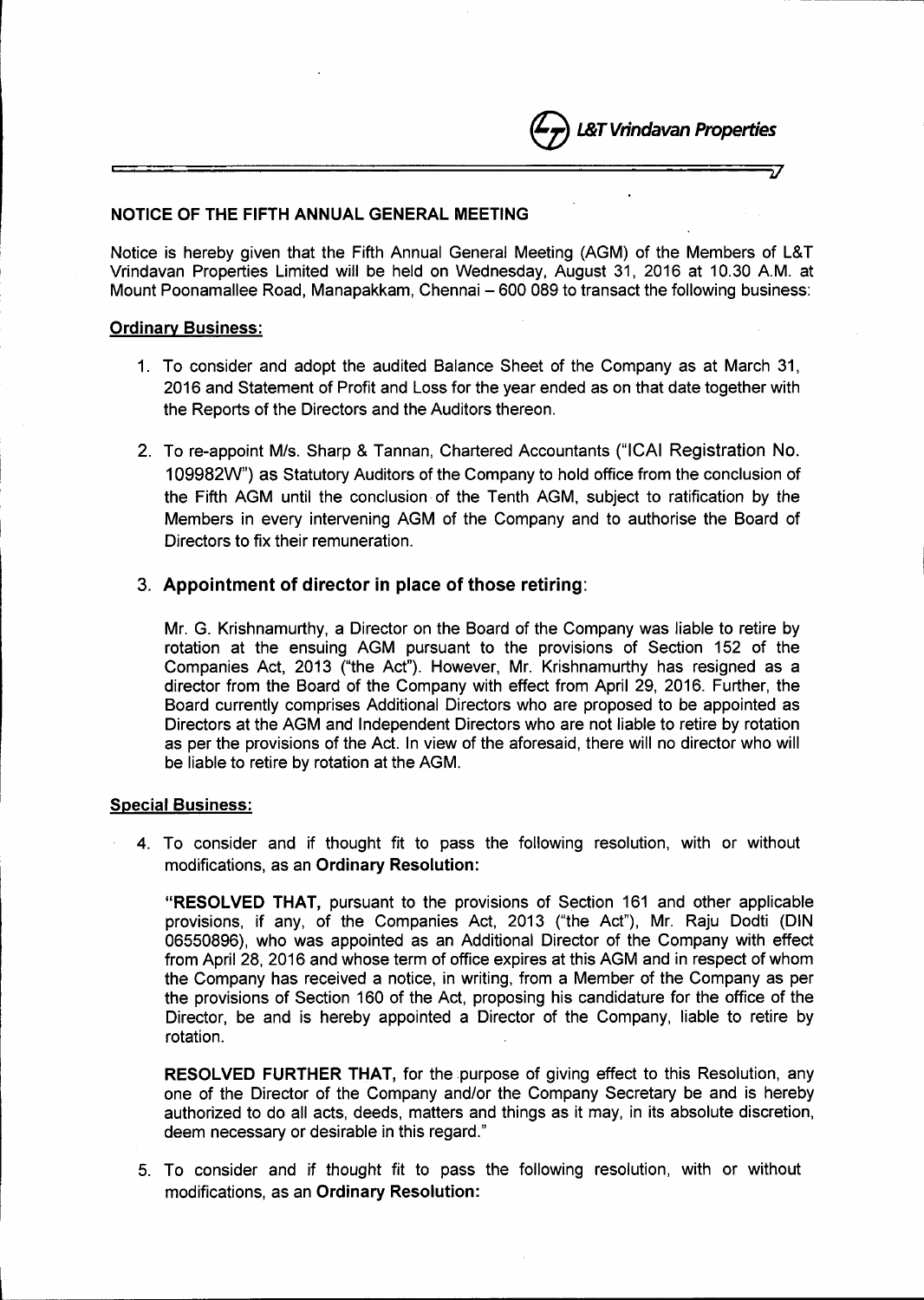*if*

"RESOLVED THAT pursuant to the provisions of Section 161 and other applicable provisions, if any, of the Companies Act, 2013 ("the Act"), Mr. Sunil Prabhune (DIN 07517824), who was appointed as an Additional Director of the Company with effect from May 18, 2016 and whose term of office expires at this AGM and in respect of whom the Company has received a notice, in writing, from a Member of the Company as per the provisions of Section 160 of the Act, proposing his candidature for the office of the Director, be and is hereby appointed a Director of the Company, liable to retire by rotation.

RESOLVED FURTHER THAT, for the purpose of giving effect to this Resolution, any one of the Director of the Company and/or the Company Secretary be and is hereby authorized to do all acts, deeds, matters and things as it may, in its absolute discretion, deem necessary or desirable in this regard."

6. To consider and if thought fit to pass the following resolution, with or without modifications, as an Special Resolution:

"RESOLVED THAT pursuant to the provisions of Sections 196, 197, 203 read with Schedule V to the Act and any other applicable provisions of the Companies Act, 2013 ('the Act') and the Companies (Appointment and Remuneration of Managerial Personnel) Rules, 2014 (including any statutory modification(s) or re-enactment thereof and pursuant to the provisions of the Articles of Association of the Company, approval of the Members be and is hereby accorded for appointment of Mr. Madan Sarwate as the Manager of the Company, for a period of three years, commencing from April 28, 2016 to April 27, 2019 on the remuneration and terms and conditions as contained in the agreement, a draft of which was placed before the Board and initialed by a Director of the Company for the purpose of identification.

RESOLVED FURTHER THAT the remuneration payable to Mr. Sarwate shall not exceed the overall ceiling of the total managerial remuneration as provided under Section 197 of the Act or such other limits as may be prescribed from time to time, except with the approval of regulatory authorities, if required.

RESOLVED FURTHER THAT, for the purpose of giving effect to this Resolution, any one of the Director of the Company and/or the Company Secretary be and is hereby authorized to do all acts, deeds, matters and things as it may, in its absolute discretion, deem necessary or desirable in this regard."

By Order of the Board of Directors For L&T Vrindavan Properties Limited

Swanand Shintr Company Secretary

Date: August 29, 2016 Place: Mumbai

Registered Office: Mount Poonamallee Road, Manapakkam, Chennai - 600 089.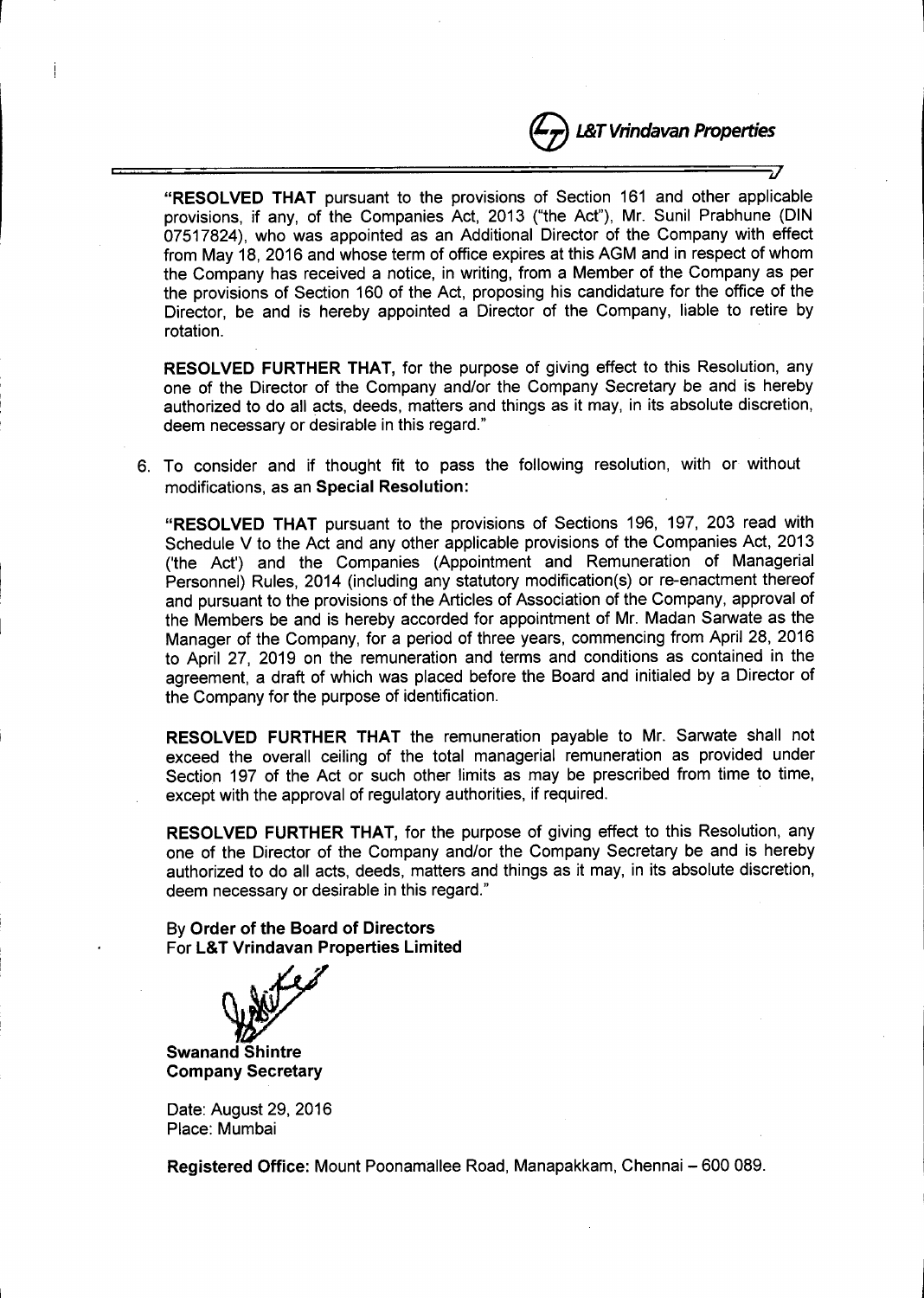**J**

NOTES:

- 1. A MEMBER ENTITLED TO ATTEND AND VOTE AT THE MEETING IS ENTITLED TO APPOINT ONE OR MORE PROXIES TO ATTEND AND VOTE, INSTEAD OF HIMSELF/HERSELF AND THE PROXY NEED NOT BE A MEMBER OF THE. COMPANY. The instrument appointing a proxy should, however be deposited at the Registered Office of the Company not less than forty eight hours before the commencement of the Meeting.
- 2. MEMBERS ARE REQUESTED TO INTIMATE CHANGE, IF ANY, IN THEIR ADDRESS TO THE COMPANY AT ITS REGISTERED OFFICE.
- 3. THE STATEMENT AS REQUIRED UNDER SECTION 102 OF THE COMPANIES ACT, 2013 IS ANNEXED TO THE NOTICE.
- 4. THE MEMBERS/PROXIES SHOULD FILL THE ATTENDANCE SLIP FOR ATTENDING THE MEETING.
- 5. IN CASE OF JOINT HOLDERS ATTENDING THE MEETING, ONLY SUCH JOINT HOLDER WHO IS HIGHER IN THE ORDER OF NAMES WILL BE ENTITLED TO VOTE.
- 6. CORPORATE MEMBERS INTENDING TO SEND THEIR AUTHORIZED REPRESENTATIVES TO ATTEND THE MEETING ARE REQUESTED TO SEND A DULY CERTIFIED COPY OF THE BOARD RESOLUTION AUTHORIZING THEIR REPRESENTATIVES TO ATTEND AND VOTE AT THE MEETING.
- 7. ROUTE MAP OF VENUE IS ENCLOSED HEREWITH FOR REFERENCE OF THE MEMBERS.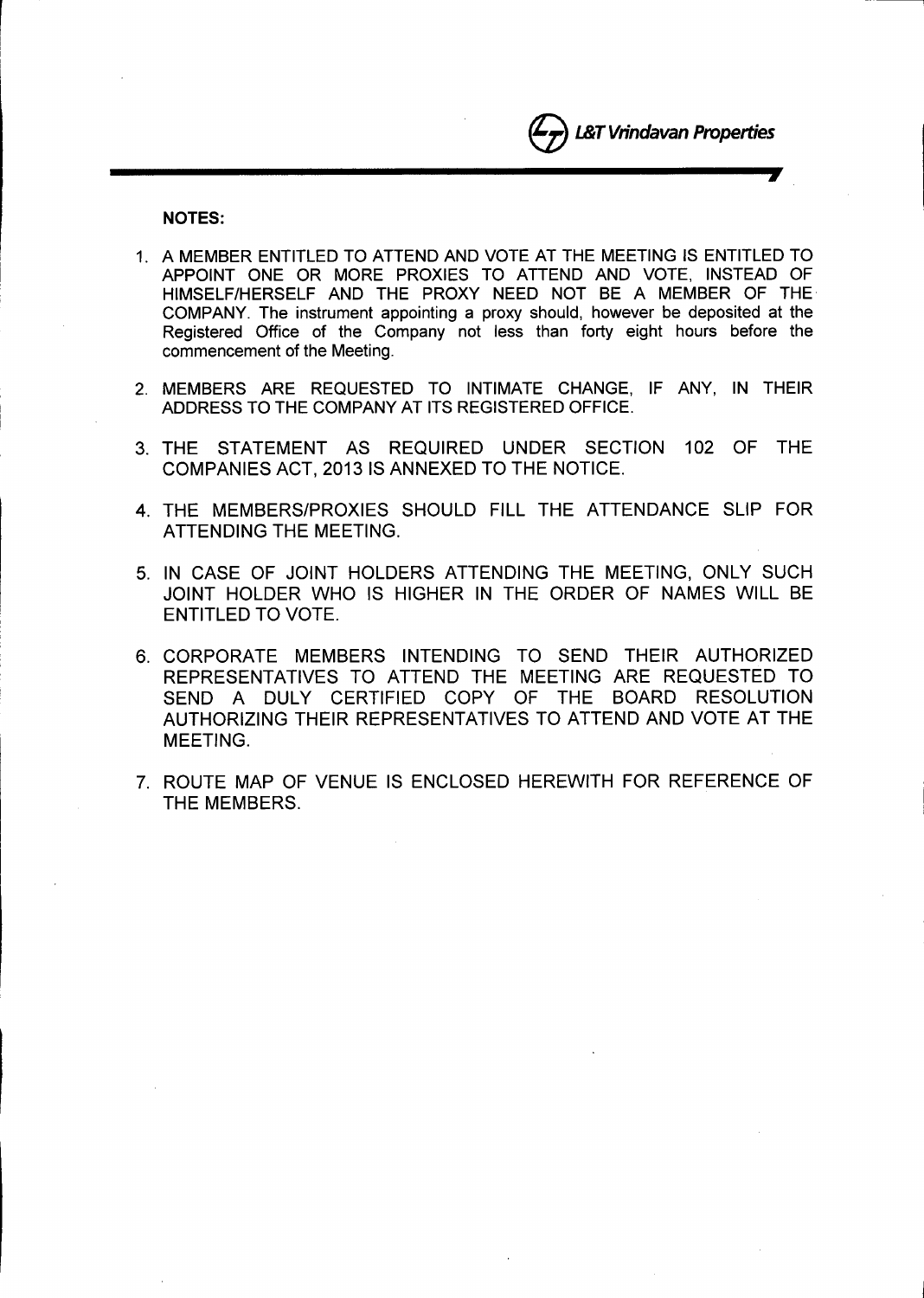# ANNEXURE TO THE NOTICE

e*L&T Vrindavan Properties*

*iJ*

(The statement as per the provisions of Section 102 of the Companies Act, 2013)

## Item No.4:

Mr. Raju Dodti, who has been appointed as an Additional Director effective April 28, 2016 holds office as director till the ensuing AGM of the Company. In terms of the provisions of Section 160 of the Companies Act, 2013 (" the Act"), the Company has received notice, in writing, along with a deposit of requisite amount, from one of its Members signifying its intention to propose the candidature of Mr. Dodti for the office of Director. For the information of Members, the Company has received a declaration from Mr. Dodti that he is not disqualified to be a director under this Act.

Accordingly, the Board of Directors recommends the Ordinary Resolution set forth in Item NO.4 of the Notice for approval of the Members.

Mr. Raju Dodti is the Group General Counsel of L&T Finance Holdings limited. He heads the legal department of all entities within the L&T Financial Services group and in his present role, is responsible for legal advisory, transactional documentation and litigation management across the group. He has more than 18 (eighteen) years of experience in advising on legal matters in various areas such as private equity (formation of funds, portfolio investments and divestments), wholesale banking (infrastructure financing, structured finance, investment banking and general corporate matters) and treasury borrowings (both INR & ECBs).

Prior to joining L&T Finance Holdings, Mr. Dodti was associated with IDFC for its legal works around infrastructure & project financing. During his last assignment at IDFC, he was heading legal department of IDFC' Alternatives limited and was responsible for fund formation, investments and divestments. He has also worked with other banks such as Rabo India Finance (a subsidiary of Rabobank), ABN AMRO Bank N.V., Societe Generale and Global Trust Bank.

Mr. Dodti holds a Bachelor's degree in law from the Government Law College, Mumbai University, and a Bachelor's degree in Commerce from the Mumbai University.

Additional information of Directors seeking re-appointment/appointment at the Fifth Annual General Meeting pursuant to Secretarial Standard 2 on General Meetings issued by the Institute of Company Secretaries of India:

| <b>Name of the Director</b>               | Mr. Raju Dodti                                                                                                                                                   |
|-------------------------------------------|------------------------------------------------------------------------------------------------------------------------------------------------------------------|
| Age                                       | 44 Years                                                                                                                                                         |
| Qualifications                            | Bachelor's degree in law from the Government Law<br>a)<br>College, Mumbai University<br>Bachelor's degree in Commerce from the Mumbai<br>b)<br><b>University</b> |
| Date of first appointment on<br>the Board | April 28, 2016                                                                                                                                                   |
| <b>Experience</b>                         | As mentioned in the Statement annexed to the Notice.                                                                                                             |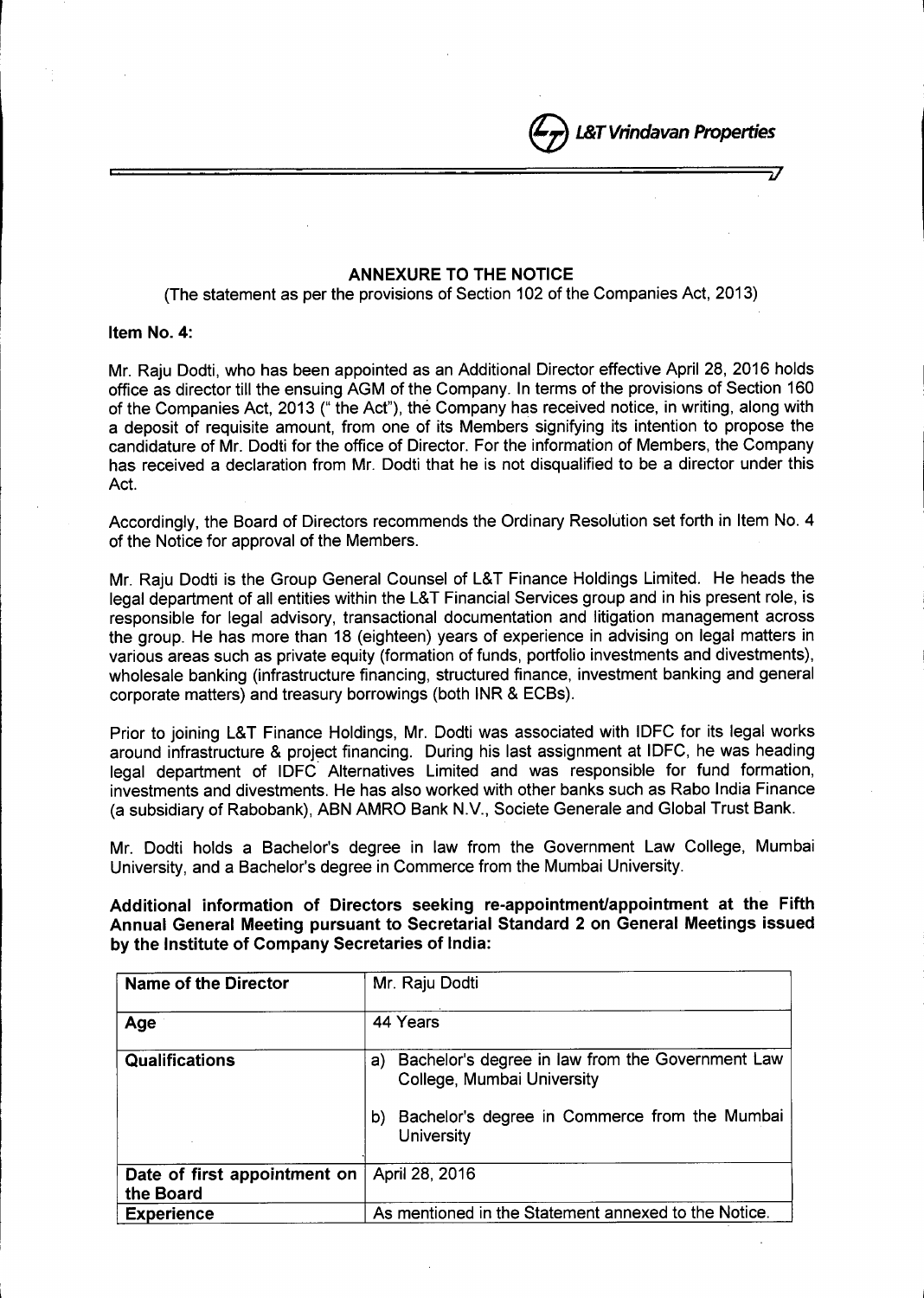

| Terms and Conditions of<br>including<br><b>Appointment</b><br>remuneration             | Not Applicable, considering he being a Non-executive<br><b>Director</b> |
|----------------------------------------------------------------------------------------|-------------------------------------------------------------------------|
| No. of meetings of the Board<br>attended during the year                               | Not Applicable                                                          |
| other I<br><b>Directorship</b><br>in.<br>Company                                       | <b>Mudit Cement Private Limited</b>                                     |
| <b>Memberships/Chairmanships</b><br>committees*<br>оf<br>across<br>companies           | <b>None</b>                                                             |
| the<br>Shareholding<br>in<br><b>Company (Equity)</b>                                   | <b>None</b>                                                             |
| <b>Relationship with other</b><br>Directors/Manager/Key<br><b>Managerial Personnel</b> | None                                                                    |

*\*On/y Statutory Committees* as *required to be constituted under the Companies Act, 2013 considered.*

Save and except Mr. Dodti, none of the Directors or Key Managerial Personnel of the Company including their relatives is, in anyway concerned or interested in the Resolution.

#### Item No.5:

Mr. Sunil Prabhune, who has been appointed as an Additional Director effective May 18, 2016 holds office as director till the ensuing AGM of the Company. In terms of the provisions of Section 160 of the Companies Act, 2013 (" the Act"), the Company has received notice, in writing, along with a deposit of requisite amount, from one of its Members signifying its intention to propose the candidature of Mr. Prabhune for the office of Director. For the information of Members, the Company has received a declaration from Mr. Prabhune that he is not disqualified to be a director under this Act.

Mr. Sunil Prabhune is a Human Resources professional with over 17 years of experience in global and regional leadership roles. Mr. Prabhune has a proven track record of success in implementing break-through change management, developing and implementing complex Human Resources strategies, and of building high performing, diverse teams. He has been often acknowledged for his expertise in diverse areas including Leadership Development, Talent Management, Learning and Development, Compensation and Benefits, Performance Management and Employee Relations.

Mr. Prabhune is heading Human Resources function for L&T Financial Services since 2013. In his current role, he is responsible for conceptualizing and driving the human resource strategy of about 11000 personnel strong L&T Financial Services group. Prior to his current responsibility, Mr. Prabhune has been associated with organizations like ICICI, GE and Novartis, in various capacities.

Mr. Prabhune is a commerce graduate from Pune University and has completed his Post Graduation in Management from the Xavier Institute of Management, Bhubaneshwar where he was awarded a Gold medal for academic excellence.

Accordingly, the Board of Directors recommends the Ordinary Resolution set forth in Item NO.5 of the Notice for approval of the Members.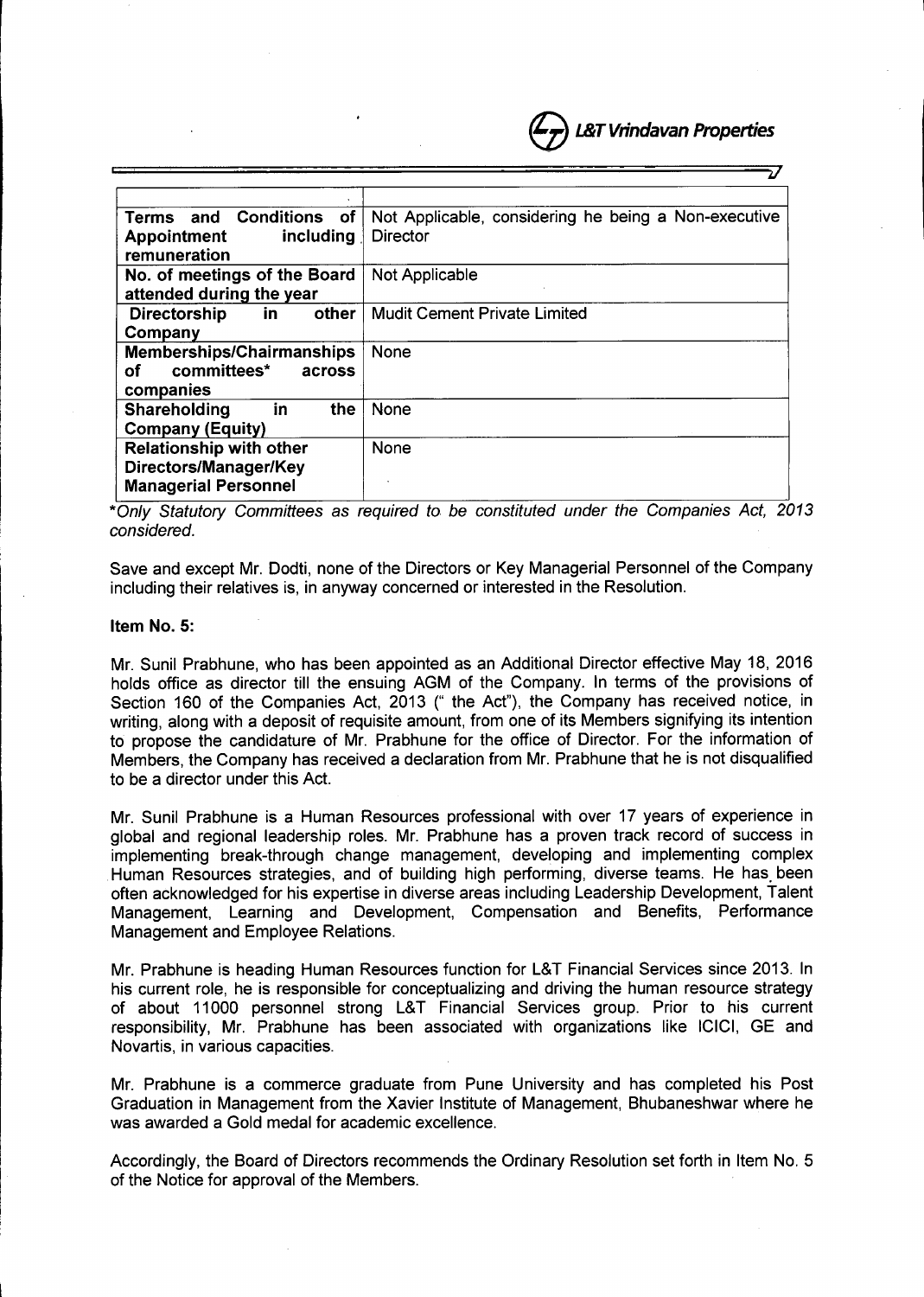# Additional Information of Directors seeking re-appointment/appointment at the Fifth Annual General Meeting pursuant to Secretarial Standard 2 on General Meetings issued by the Institute of Company Secretaries of India:

e*L&T Vrindavan Properties*

*JJ*

| Name of the Director                                                                        | Mr. Sunil Prabhune                                                                        |
|---------------------------------------------------------------------------------------------|-------------------------------------------------------------------------------------------|
| Age                                                                                         |                                                                                           |
| Qualifications                                                                              | <b>B.Com from Pune University</b><br>C)                                                   |
|                                                                                             | d) Post Graduation in Management from the Xavier<br>Institute of Management, Bhubaneshwar |
| Date of first appointment on<br>the Board                                                   | April 28, 2016                                                                            |
| <b>Experience</b>                                                                           | As mentioned in the Statement annexed to the Notice.                                      |
| <b>Terms and Conditions</b><br><b>of</b><br><b>Appointment</b><br>including<br>remuneration | Not Applicable, considering he being a Non-executive<br>Director                          |
| No. of meetings of the Board<br>attended during the year                                    | Not Applicable                                                                            |
| in<br>other<br>Directorship<br>Company                                                      | <b>Mudit Cement Private Limited</b>                                                       |
| <b>Memberships/Chairmanships</b><br>committees*<br>оf<br>across<br>companies                | <b>None</b>                                                                               |
| Shareholding<br>in<br>the<br><b>Company (Equity)</b>                                        | <b>None</b>                                                                               |
| <b>Relationship with other</b><br>Directors/Manager/Key<br><b>Managerial Personnel</b>      | None                                                                                      |

*\*Only Statutory Committees* as *required to be constituted under the Companies Act, 2013 considered.*

Save and except Mr. Prabhune, none of the Directors or Key Managerial Personnel of the Company including their relatives is, in anyway concerned or interested in the Resolution.

### Item NO.5:

I

The Board of Directors of the Company' at its meeting held on April 28, 2016 has appointed Mr. Madan Sarwate as Manager of the Company for a period of three years, subject to the approval of Members at the general meeting. The Members may note that the appointment of Mr. Sarwate was made in place of Mr. Pradeep Shintre who had now resigned from the Company. The Members are requested to approve the appointment of Mr. Sarwate as Manager of the Company. Considering the Company having inadequate profits, approval of the Members is also being sought for the remuneration payable to Mr. Sarwate, in accordance with Schedule V read with section 196 and 197 of the Act. For the information of the Members, the Nomination and Remuneration Committee at its meeting held on April 28 2016 had recommended the remuneration payable to Mr. Sarwate to the Board which had approved the same on the even date, subject to the approval of Members at the general meeting.

The Board recommends the Special Resolution set forth in Item NO.5 of the Notice for approval of the Members.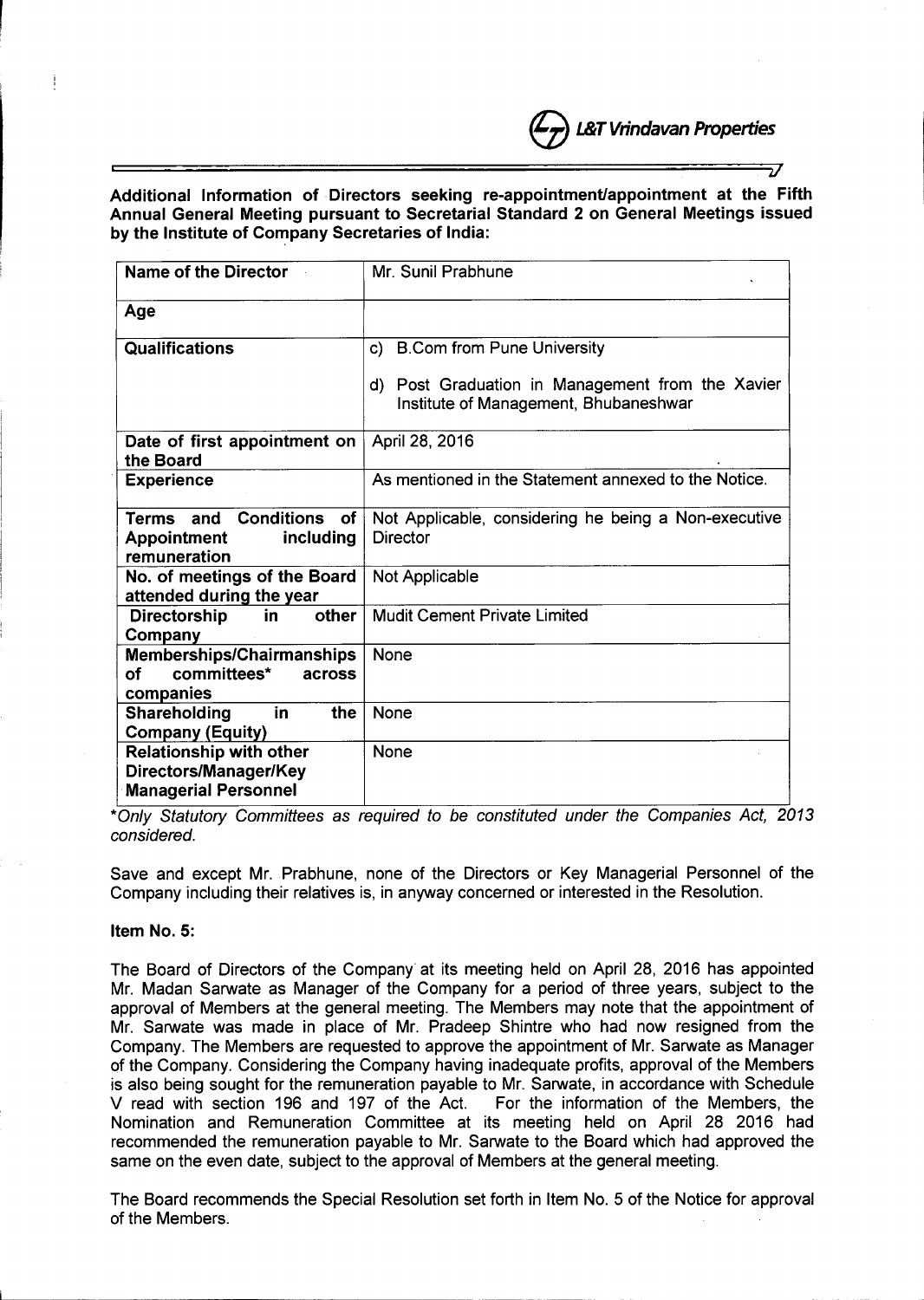e*L&T Vrindavan Properties* **----------------------- .•.,**

Mr. Madan Sarwate is M.B.A from Nagpur University. He has more than two decades of experience in the field of Corporate Facility Management & Infrastructure Development. He has played key role in rolling out cost optimization projects including planning, budgeting and quality management and execution strategies. He has also advised on reorganizing and consolidation of Infra space. Before joining L&T Financial Services, he has worked with organizations like K Raheja Corp, ACG Worldwide and MSC Agency India Pvt. Ltd.

Mr. Madan Sarwate has been associated with L&T Financial Services for over seven years.

As required under Section 196(4) of the Companies Act, 2013, the material terms and conditions of the Agreement proposed to be entered into with Mr. Madan Sarwate are as under:

### (a) Basic Salary (per month):

Rs. 1,08,693/- (Rupees One Lakh Eight Thousand Six Hundred and Ninety Three Only) per month in the scale of

Rs. 1,00,000/- to Rs. 1,70,000/-

## (b) Variable Remuneration:

Variable remuneration in the range of Rs. 8,60,000/- to Rs. 13,50,000/- per annum.

### (c) House Rent Allowance:

In the range of Rs. 65,000/- to Rs. 1,00,000/- per month.

## (d) Other Allowances:

The Manager shall be entitled to reimbursement or allowance but will be restricted to the amounts as given below:-

- 1. Special Allowance: In the range of Rs. 10,20,000 to Rs. 16,00,000/- p.a.
- 2. Leave Travel Allowance: In the range of Rs. 1,00,000 to Rs. 1,70,000/- p.a.
- 3. Conveyance Allowance: 19,200/ p.a.
- 4. Medical Allowance: Rs. 15,000/- p.a.

# (d) Other terms and conditions:

The Manager shall also be entitled to following benefits:

- 1) He shall be entitled to Company's contribution to Provident Fund, benefits of Gratuity, earned leave and encashment of earned leave at the end of the tenure and long service awards, as per the rules of the Company.
- 2) Life Insurance cover as well as Mediclaim for self and family as well as personal Accident cover- as per Company norms.
- 3) L&T Finance Holdings Limited Stock options plans as per applicable scheme.
- 4) Matching grant not exceeding Rs. 48,000/- per annum under the relevant Group Scheme.

Duties: Mr. Madan Sarwate shall, subject to the supervision and control of the Board of Directors and/or Chairman of the Company, carry out such duties as may be entrusted to him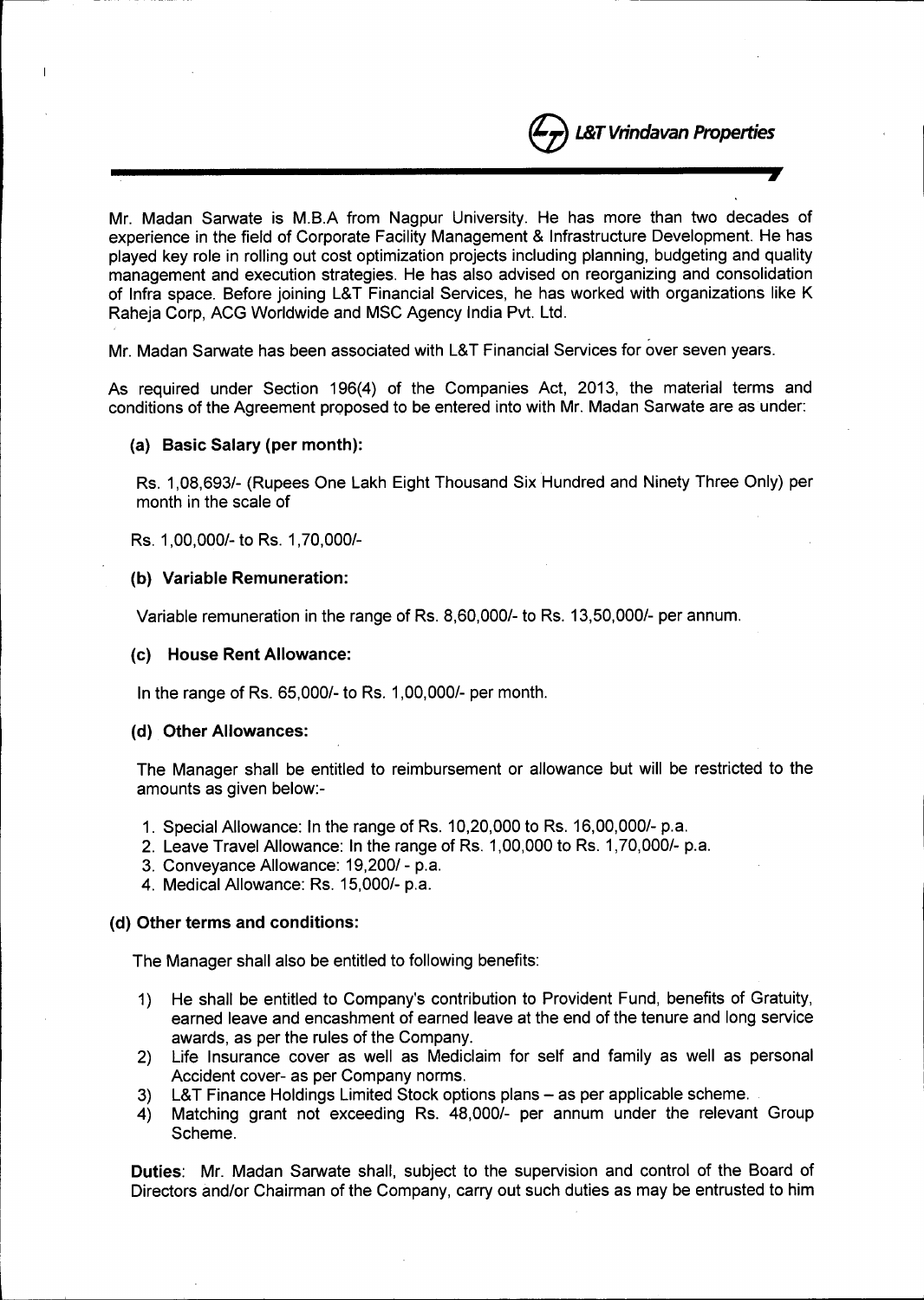

! *J*

**L&T** Vrindavan Properties

The Agreement entered into between the Company and Mr. Madan Sarwate is available for inspection by the Members at the Registered Office/Corporate Office of the Company on all working days except Saturdays, Sundays and holidays between 11.00 AM. to 5.00 P.M.

Additional information of Manager seeking appointment at the Fifth Annual General Meeting pursuant to Secretarial Standard 2 on General Meetings issued by the institute of Company Secretaries of India:

| <b>Name of the Manager</b>                                                             | Mr. Madan Sarwate                                                   |
|----------------------------------------------------------------------------------------|---------------------------------------------------------------------|
| Age                                                                                    | 44 Years                                                            |
| <b>Qualifications</b>                                                                  | <b>MBA from Nagpur University</b>                                   |
| Date of first appointment on<br>the Board                                              | April 28, 2016                                                      |
| <b>Experience</b>                                                                      | As mentioned in the Statement annexed to the Notice.                |
| <b>Terms and Conditions</b><br>of<br>including<br>Appointment<br>remuneration          | As mentioned above in the Statement Annexed to the<br><b>Notice</b> |
| No. of meetings of the Board<br>attended during the year                               | None as a Director                                                  |
| other<br>in<br><b>Directorship</b><br>Company                                          | <b>Nil</b>                                                          |
| Memberships/Chairmanships<br>committees*<br>оf<br>across<br>companies                  | Nil                                                                 |
| the<br>Shareholding<br>in<br><b>Company (Equity)</b>                                   | <b>Nil</b>                                                          |
| <b>Relationship with other</b><br>Directors/Manager/Key<br><b>Managerial Personnel</b> | <b>None</b>                                                         |

*\*Only Statutory Committees as required to be constituted under the Companies Act, 2013 considered.*

### Additional information pursuant to Section II of Part II of Schedule V of the Act:

| I. General Information:                                                                                                                                                        |                                   |
|--------------------------------------------------------------------------------------------------------------------------------------------------------------------------------|-----------------------------------|
| Nature of Industry                                                                                                                                                             | Dealing in Real Estate properties |
| expected date of<br>Date or<br>commercial production                                                                                                                           | September 24, 2013                |
| In case of new companies,<br>date<br>of<br>expected<br>commencement of activities as<br>project approved<br>by<br>per<br>financial institutions appearing<br>in the prospectus | <b>Not Applicable</b>             |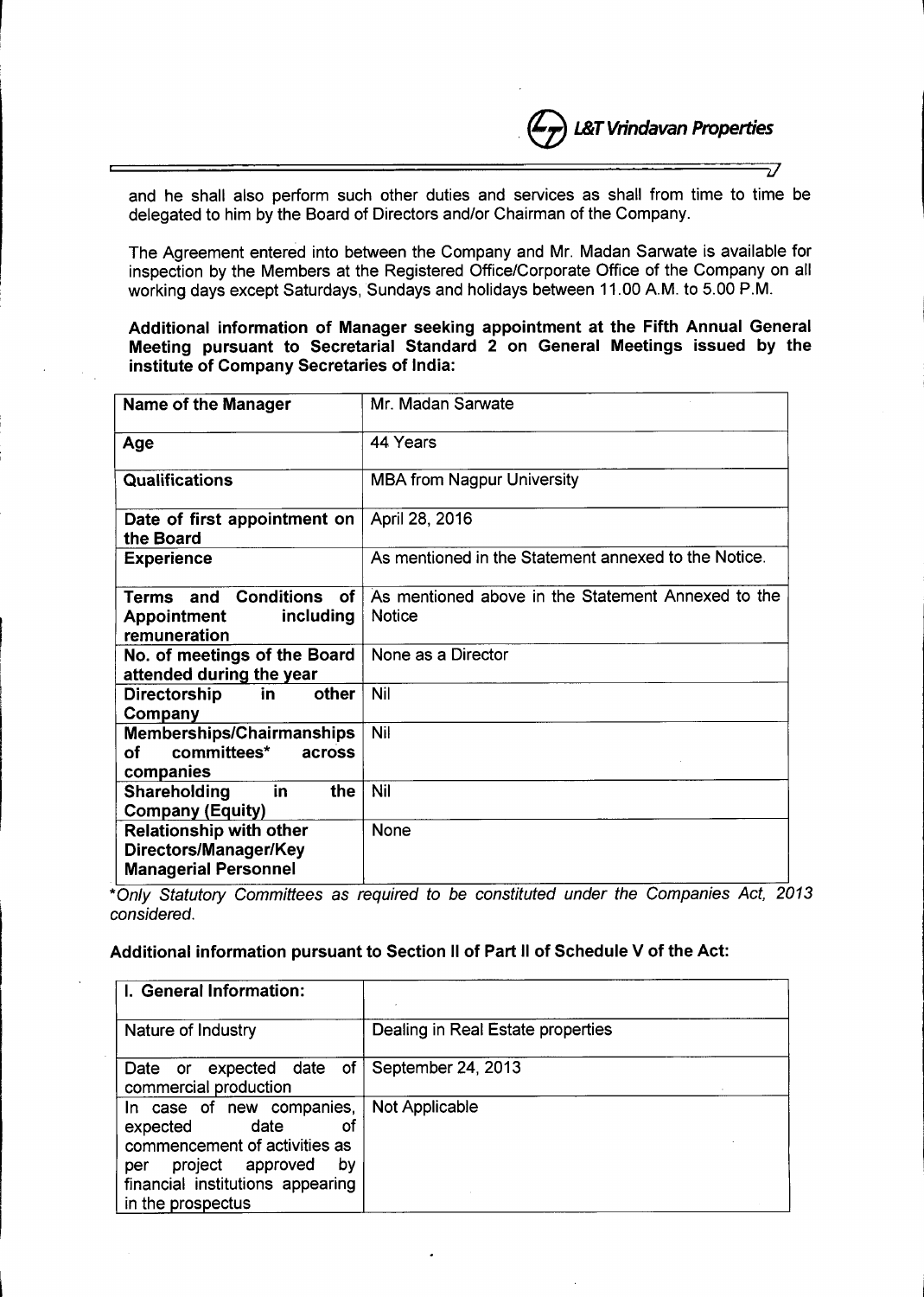|                                                                                        | <b>L&amp;T Vrindavan Properties</b>                                                                                                                      |
|----------------------------------------------------------------------------------------|----------------------------------------------------------------------------------------------------------------------------------------------------------|
|                                                                                        |                                                                                                                                                          |
|                                                                                        | Company expects to earn its full year lease rentals in<br>the forthcoming year.                                                                          |
| Steps taken or proposed to be<br>taken for improvement                                 | The Company has commenced leasing its space to<br>group companies. The Company expects to earn its full<br>year lease rentals from the forthcoming year. |
| Expected<br>in<br>increase<br>productivity<br>profits<br>and<br>ın<br>measurable terms |                                                                                                                                                          |

Save and except Mr. Sarwate, none of the Directors or Key Managerial Personnel of the Company including their relatives is, in anyways concerned or interested in the Resolution.

By **Order of the Board of Directors** For **L&T Vrindavan Properties Limited**

*<u><i>b/*</u>

**Swanand Shintre Company Secretary**

Date: August 29, 2016 Place: Mumbai

**Registered Office: Mount Poonamallee Road, Manapakkam, Chennai - 600 089.**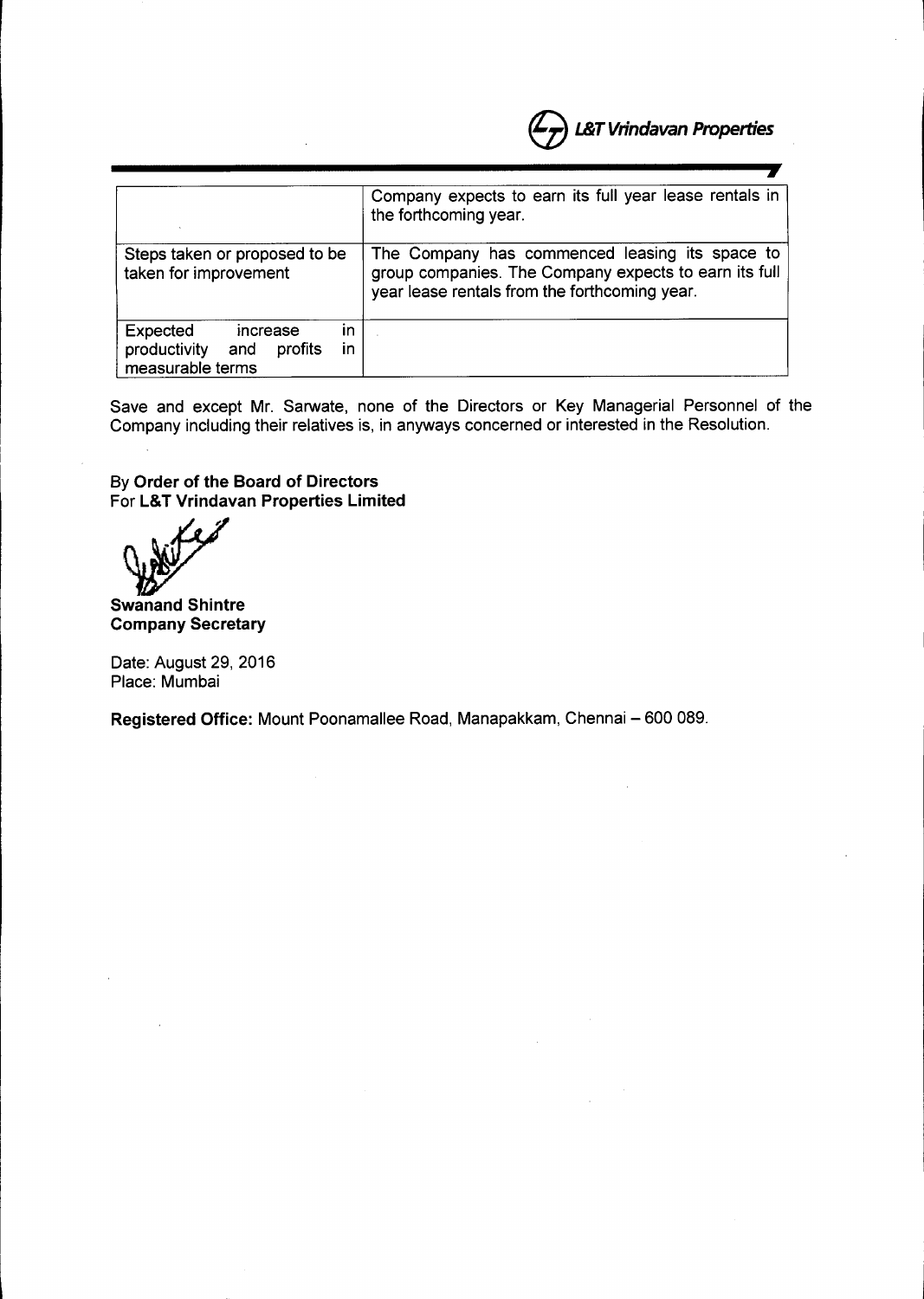$-$ Financial performance based Gross Income - 16.53 Cr on given indicators (in Rs.) Profit / (Loss) before taxes - (21.70) Cr. Profit / (Loss) after Tax - (24.30) Cr. [For the Financial Year 2015- Net Worth  $-90.30$  Cr. 2016] Fixed Assets - 420.69 Cr. Investments  $-19.10$  Cr. None Foreign investments or collaborations, if anv II. Information about the appointee: Background details **As mentioned in the Statement annexed to the Notice.** Past remuneration Rs. 25,17,816 Recognition or awards He has played key role in rolling out cost optimization projects including planning, budgeting and quality management and execution strategies in L&T Financial Services group company and has won accolades of the Management. Job profile and his suitability  $\parallel$  Mr. Madan Sarwate has been associated with L&T Financial Services for over seven years. He is Head of Facilities and Channel Management (FCM). Along with the other responsibilities, FCM team deals with the properties held by L&T Financial Services group. Considering that the business model of the Company is to construct and/or acquire properties and offer the same on lease to L&T Financial Services group companies for a consideration, the Management feels that Mr. Sarwate is eminently suitable given his backqround. Remuneration proposed The same is mentioned in the Statement annexed to the Notice. Comparative remuneration The proposed remuneration is as per the prevailing profile with respect to industry,  $\vert$  remuneration in the industry of similar size for similarly size of the company, profile of  $|$  placed persons. the position and person (in case of expatriates the relevant details would be with respect to the country of his oriqin) Pecuniary relationship directly None or indirectly with the company, or relationship with the manaqerial personnel, if anv. III. Other information: Reasons of loss or inadequate The Company has commenced its operation on profits September 2013. Since September 2013, the Company was in the process of construction of building for leasing out the space to L&T Financial Services group companies (group companies) and hence was not in receipt of any revenue/income. The construction has now been completed and the Company has commenced leasing its space to group companies. The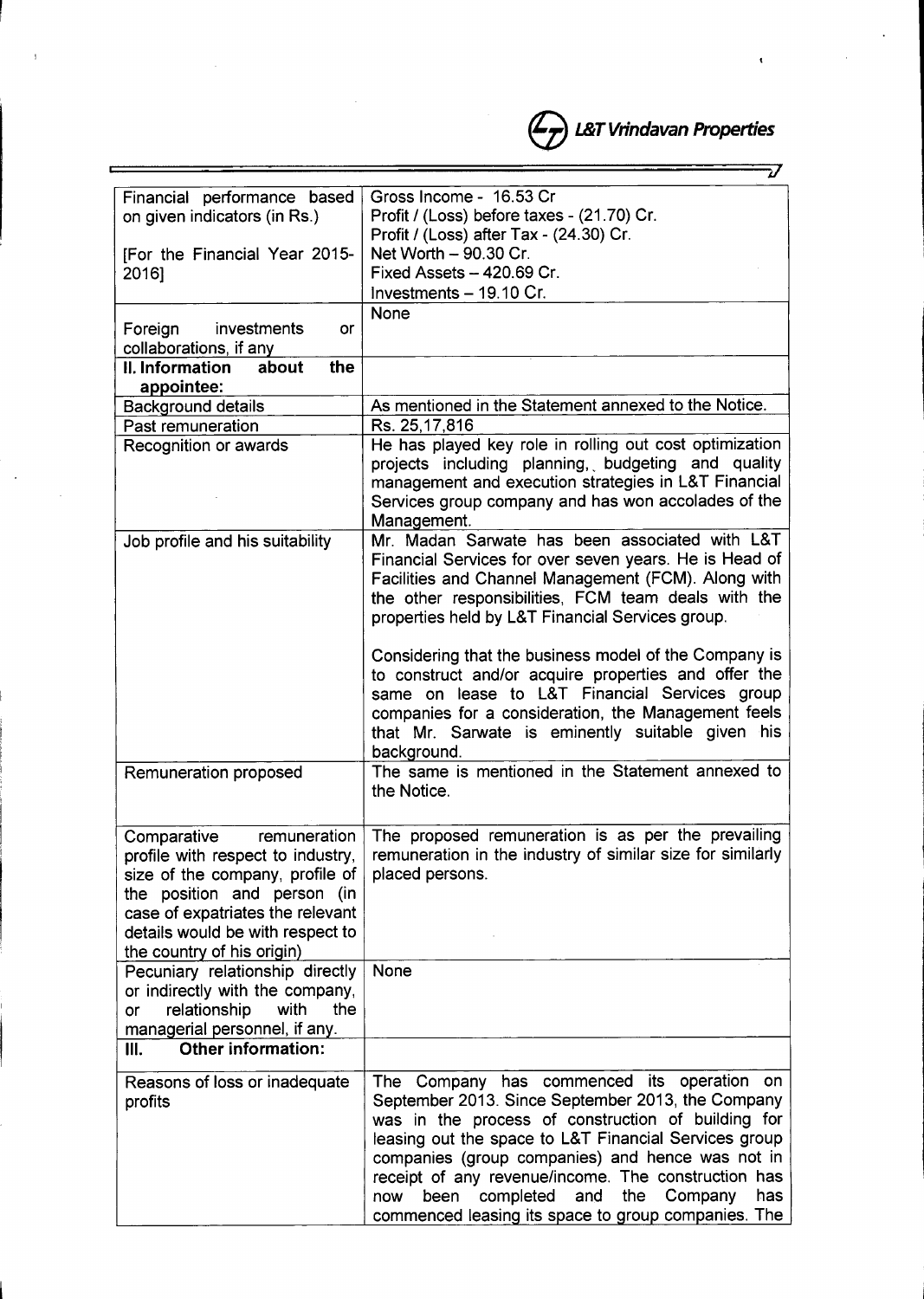**»**

Road Map

 $\bar{z}$ 

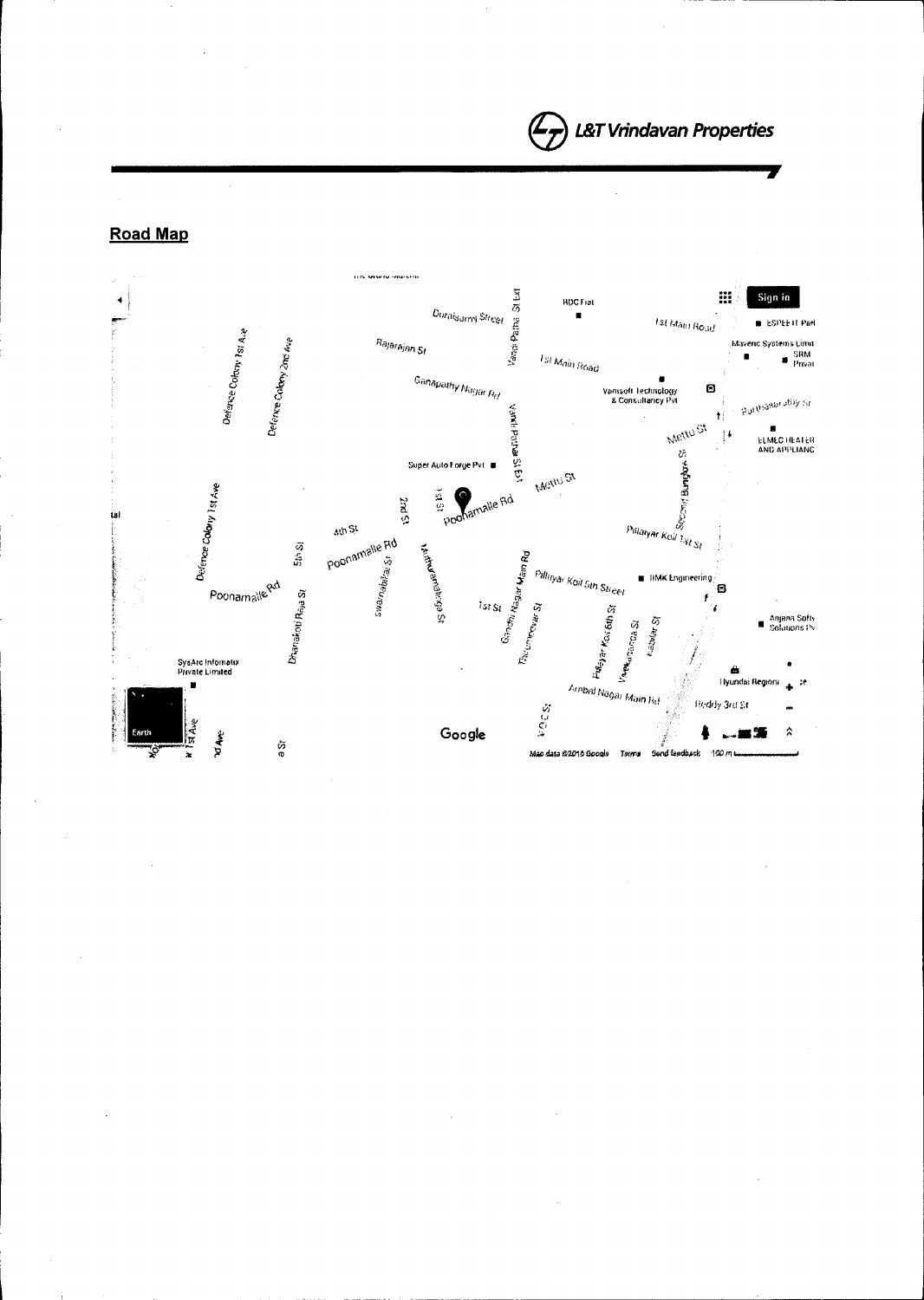L&T Vrindavan Properties Limited

Regd. Office: Mount Poonamallee Road, Manapakkam, Chennai - 600 089

CIN- U70200TN2011 PLC081100 website- [www.ltvrindavanproperties.com](http://www.ltvrindavanproperties.com) Phone- +91 226621 7300 Fax - +91 22 66217509

# ATTENDANCE SLIP FIFTH ANNUAL GENERAL MEETING - \_\_, 2016 AT \_\_ A.M.

| Folio No./ DP ID & Client ID: $\ldots$ $\ldots$ $\ldots$ $\ldots$ $\ldots$ $\ldots$ $\ldots$ |                                          |
|----------------------------------------------------------------------------------------------|------------------------------------------|
|                                                                                              |                                          |
|                                                                                              | HAND OVER AT THE ENTRANCE OF THE MEETING |
|                                                                                              | HALL                                     |

I certify that I am a registered member/proxy for the registered member of the Company.

I hereby record my presence at the Fifth Annual General Meeting of the Company at Mount Poonamallee Road, Manapakkam, Chennai - 600 089 on \_\_\_\_\_\_\_\_\_, \_\_, 2016.

First / Sole holder / Proxy Second holder/proxy Third holder/proxy

 $\ldots$  . . . . .

e *L&T Vrindavan Properties*

 $\int$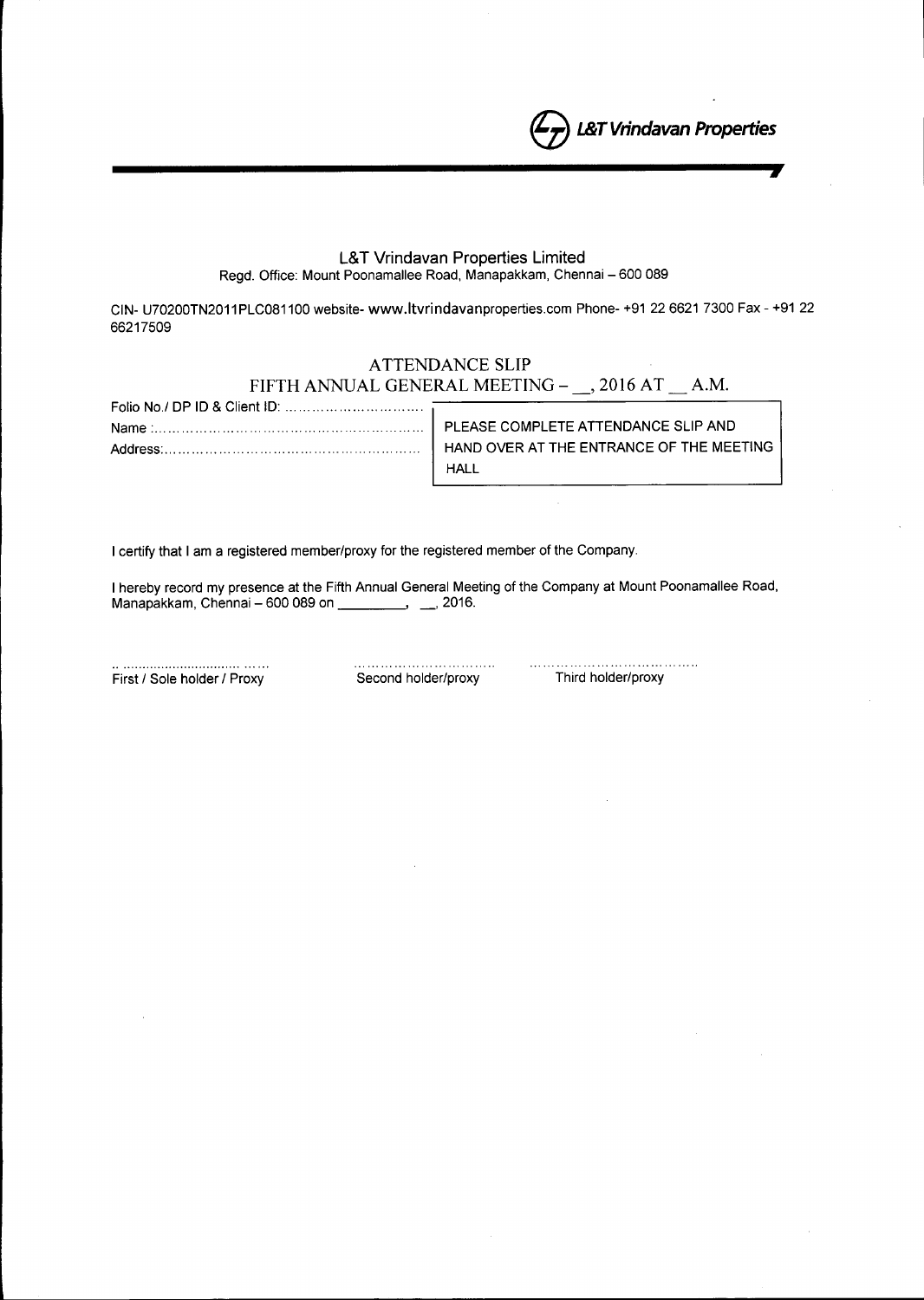## L&T Vrindavan Properties Limited

e *L&T Vrindavan Properties*

Regd. Office: Mount Poonamallee Road, Manapakkam, Chennai - 600 089

**------------------------,**

CIN- U70200TN2011 PLC081100 website- [www.ltvrindavanproperties.com](http://www.ltvrindavanproperties.com) Phone- +91 226621 7300 Fax - +91 22 66217509

# PROXY FORM

FORM NO. MGT-II

[Pursuant to Section 105(6) of the Companies Act, 2013 and Rule 19(3) of the Companies (Management and Administration) Rules, 2014)

l!We, being the member(s) of shares of the above named company, hereby appoint:

(1) Name: .

| failing him | $\mathcal{L}_{\text{max}}$ and $\mathcal{L}_{\text{max}}$ and $\mathcal{L}_{\text{max}}$ |  |
|-------------|------------------------------------------------------------------------------------------|--|
|             |                                                                                          |  |
|             |                                                                                          |  |
|             |                                                                                          |  |
|             | failing him                                                                              |  |
|             |                                                                                          |  |

| failing him |  |
|-------------|--|

and whose signature(s) are appended below as my/our proxy to attend and vote (on a poll) for me/us and on my/our behalf at the Fifth Annual General Meeting of the Company, to be held on the 1, 2016 at 1, 2016 at 1, 2016 at  $\sim$  2016 at  $\sim$  2016 at  $\sim$  2016 at  $\sim$  2016 at  $\sim$  2016 at  $\sim$  2016 at  $\sim$  2016 at  $\sim$  2016 at  $\sim$  201 Poonamallee Road, Manapakkam, Chennai - 600 089 and at any adjournment thereof in respect of such resolutions as are indicated below:

Ordinary Business:

To consider and adopt the Audited Balance Sheet of the Company as at March 31, 2016 To appoint *Mis* Sharp & Tannan, Chartered Accountants, Statutory Auditors ofthe Company

Special Business:

Appointment of Mr. Raju Dodti as Director of the Company Appointment of Mr. Sunil Prabhune as Director of the Company Appointment of Mr. Madan Sarwate as Manager of the Company

| Signed | this | пат                                                              | Οt                       | 2016 |
|--------|------|------------------------------------------------------------------|--------------------------|------|
|        | .    |                                                                  | Signature of shareholder |      |
|        |      |                                                                  |                          |      |
|        |      | Signature of first proxy holder Signature of second proxy holder |                          |      |